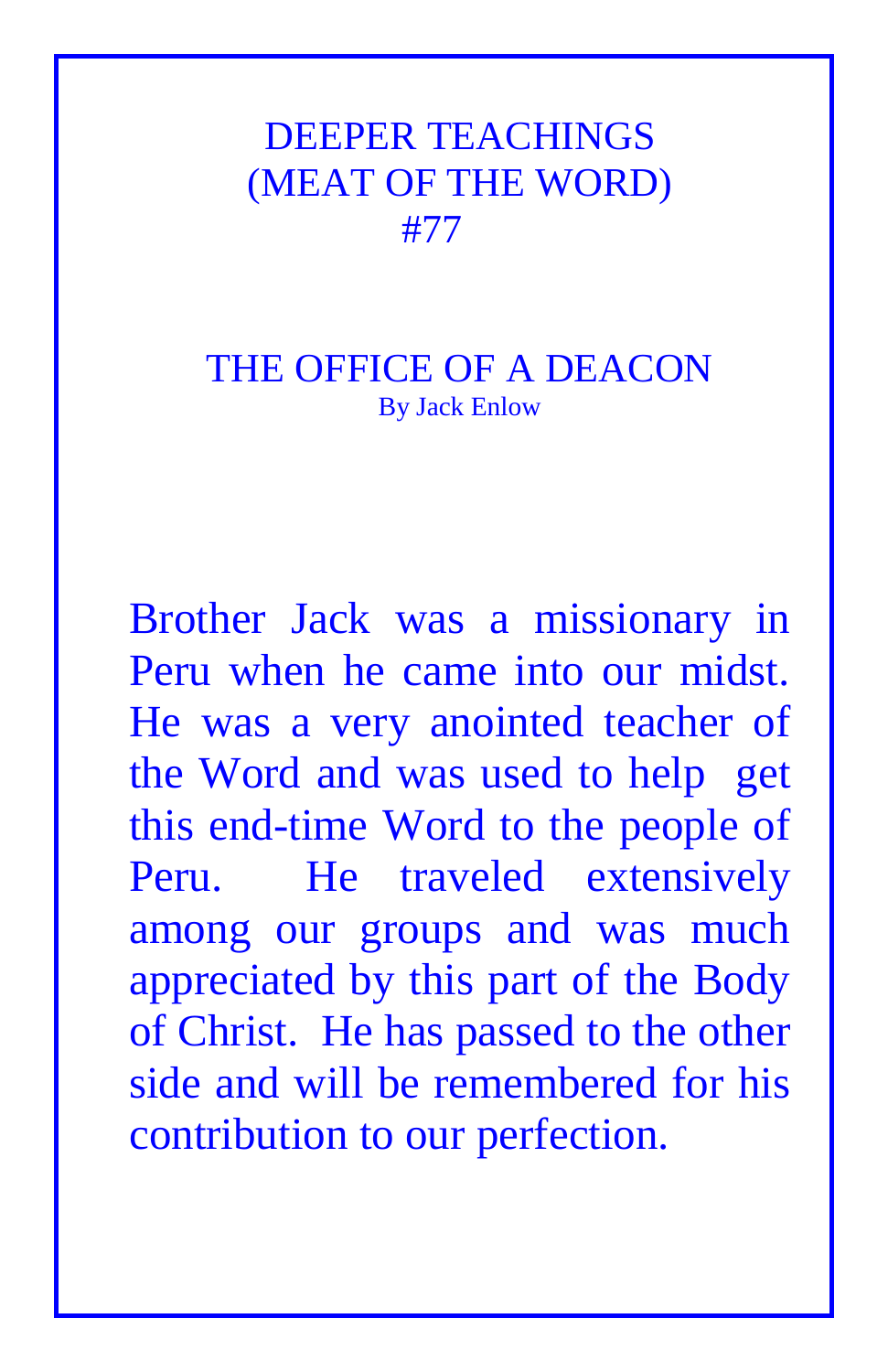## **THE OFFICE OF A DEACON** By Jack Enlow

"And let these also first be proved; then let them use THE OFFICE OF A DEACON, being found blameless...For they that have used THE OFFICE OF A DEACON well purchase to themselves a good degree, and great boldness in the faith which is in Christ Jesus**."** I Timothy 3:10, 13

The time has come for teaching on the office of a deacon: the requirements, the function, and the order for setting in deacons. A number of questions have been raised on the subject, such as: Are deacons young elders, or elders in training? Do we need deacons today? Why haven't deacons been appointed by us before this? Are deacons part of the five-fold ministry? Are they in the husbandministry, the bride-congregation, or are they something in between?

 Our purpose is to carefully consider from the Word of God and with the help of the Holy Spirit what God would have us understand about deacons.

ACTS 1: 1, 2 - "The former treatise have I made, O Theophilus, of all that Jesus began both to do and teach, until the day in which he was taken up, after that he, through the Holy Ghost, had given commandments unto the apostles whom he had chosen."

 The Gospels are treatises of that which Jesus began both to do and teach. The Book of the Acts of the Apostles is a continuation of that which Jesus did and taught by His Spirit, working through human vessels.

Beginning in the Book of Acts, we find the establishing of the Church of Jesus Christ, as first the foundation is laid and then built upon by means of a progressive unfolding by the Spirit of God of doctrine, ministry, order, and government in the Church.

In the same way, at this End Time, when the foundation is being re-laid, and all things are being restored to the Church, the Spirit of God is bringing forth through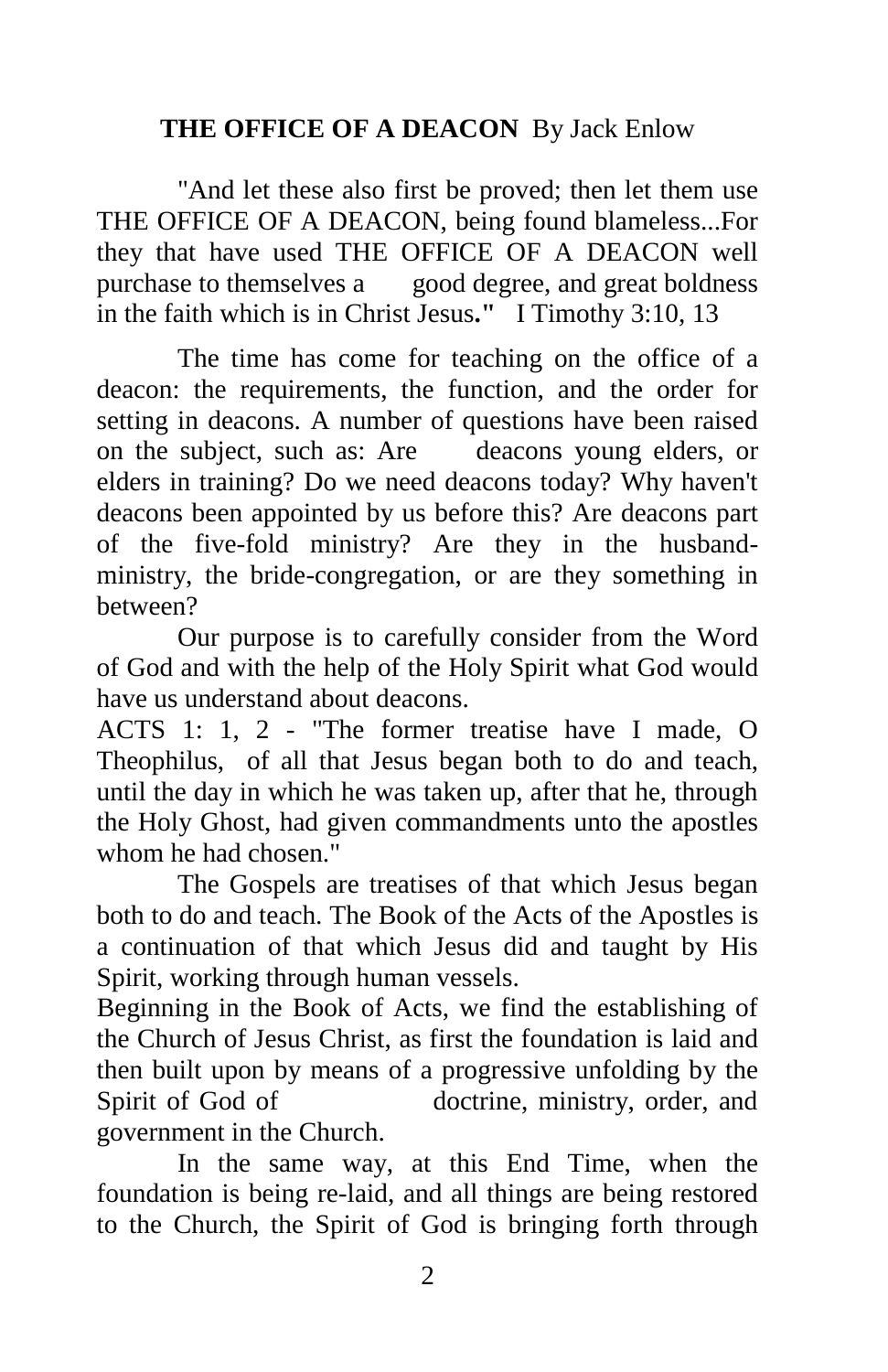anointed vessels a gradual unfolding and establishing of all things needful to lead us on to perfection.

ACTS 15:6, 25, 28 - "And the APOSTLES and ELDERS came together for to consider of this matter ... It seemed good unto us, being assembled with one accord, to send chosen men . . . For it seemed good to the Holy Ghost, and to us, to lay upon you no greater burden than these necessary things."

Five times in Acts 15 the apostles and elders are mentioned together (please note that although deacons had been appointed before this, they were not included here) as the ones who gathered together to consider matters of doctrine and order.

The Father ministry has over the years considered the advisability of appointing deacons, but there was never a complete agreement nor full witness that the time had come for such a step. But last year as we gathered together to consider this matter, "being assembled with one accord ... it seemed good to the Holy Ghost and to us" to begin to move towards setting in deacons. Thus is this teaching. In the original Greek of the New Testament, the word DIAKONOS is translated "deacon," minister" or "servant." The verb DIAKONEW, which comes from DIAKONOS, means "to minister," "to administer," "to serve," or "to use the office of a deacon." The noun DIAKONIA also comes from DIAKONOS, and is translated ministering," ministration," "administration," office," "relief," or "service."

 These three words-DIAKONOS, DIAKONEW, and DIAKONIA are used in reference to Jesus, Paul and the apostles, Martha, house servants, and all of us as we serve and minister. Thus our word study helps us to understand that there is no word in the original Greek language which is limited to, and which describes, the office and function of a deacon. The Biblical concept and function is found in the passage in Acts 6 where the first deacons were chosen and appointed.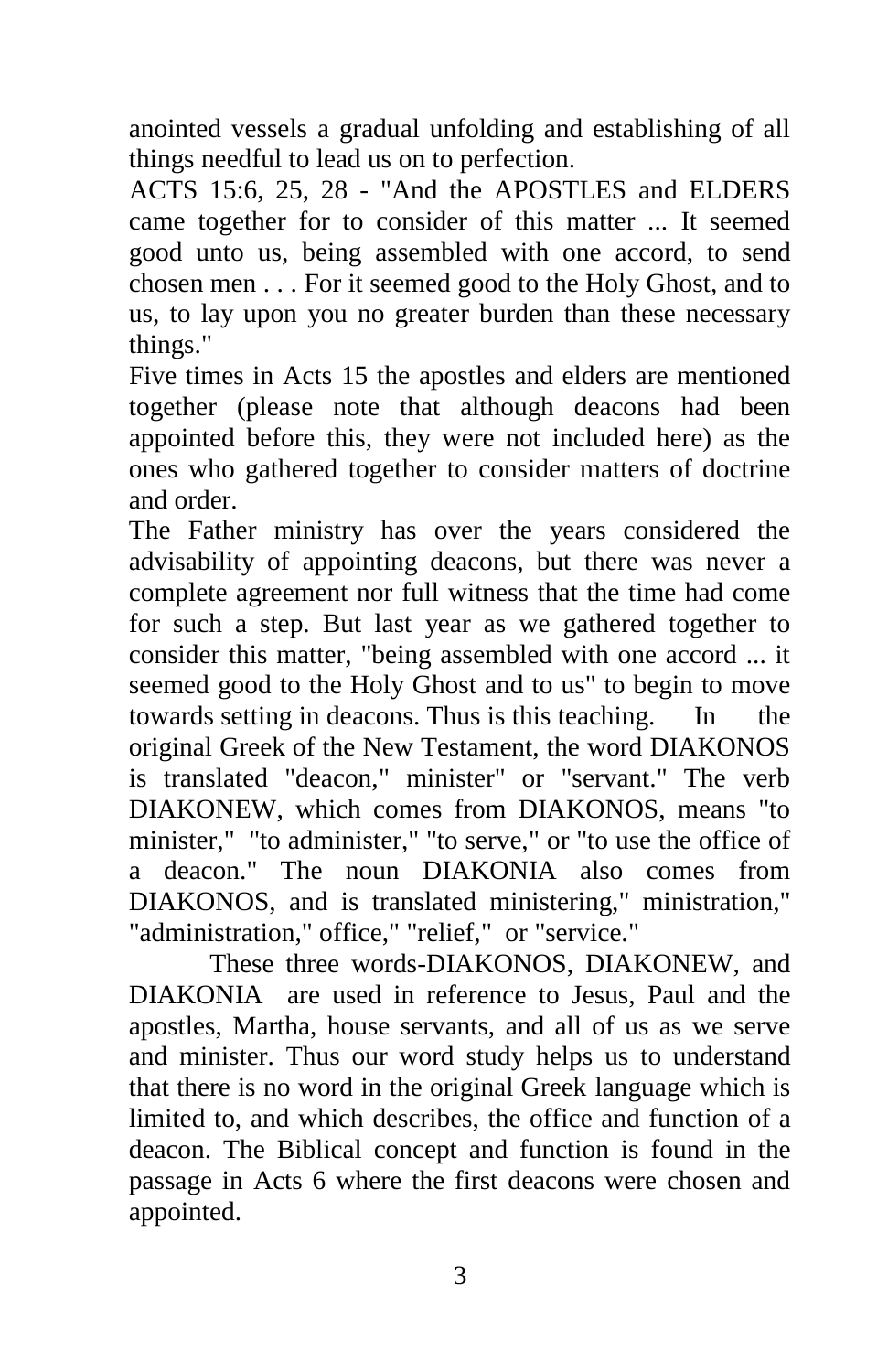ACTS 6:1-6 - "And in those days, when the number of the disciples was multiplied, there arose a murmuring of the Grecians against the Hebrews, because their widows were neglected in the daily, ministration. Then the twelve called the multitude of the disciples unto them, and said, it is not reason that we should leave the word of God, and serve tables. Wherefore, brethren, look ye out among you seven men of honest report, full of the Holy Ghost and wisdom, whom we may appoint over this business. But we will give ourselves continually to prayer, and to the - ministry of the word. And the saying pleased the whole multitude: and they chose Stephen, a man full of faith and of the Holy Ghost, and Philip, and Prochorus, and Nicanor, and Timon, and Pannenas, and Nicolas, a proselyte of Antioch: Whom they set before the apostles: and when they had prayed, they laid their hands on them."

 As we examine this passage we find in the King James Version that there is no reference to "deacons." However, as we study the Greek language, we find that in verse 1 the word "ministration" is DIAKONIA, the word "serve" in verse 2 is DIAKONEW, and the word "ministry" in verse 4 is DIAKONIA.

 There is a clear setting forth in these verses that which is the function of a deacon. And this office is clearly contrasted with the ministry of the twelve. While deacons were chosen and appointed for the business (vs. 3) of "the daily ministration" in order to "serve tables," the twelve were, as a result, and in this way, to be left free to spend their time in the ministry of the Word and in prayer.

 The twelve were to minister in spiritual things, to spiritual needs, while the deacons would serve in natural things, to the natural needs.

 The office of a deacon, then, is not a preparatory ministry for those who would later become elders. It is rather a ministry in daily matters to leave free those who are called to a ministry in the Word. While it would not be an impossible thing for a deacon to become an elder, it would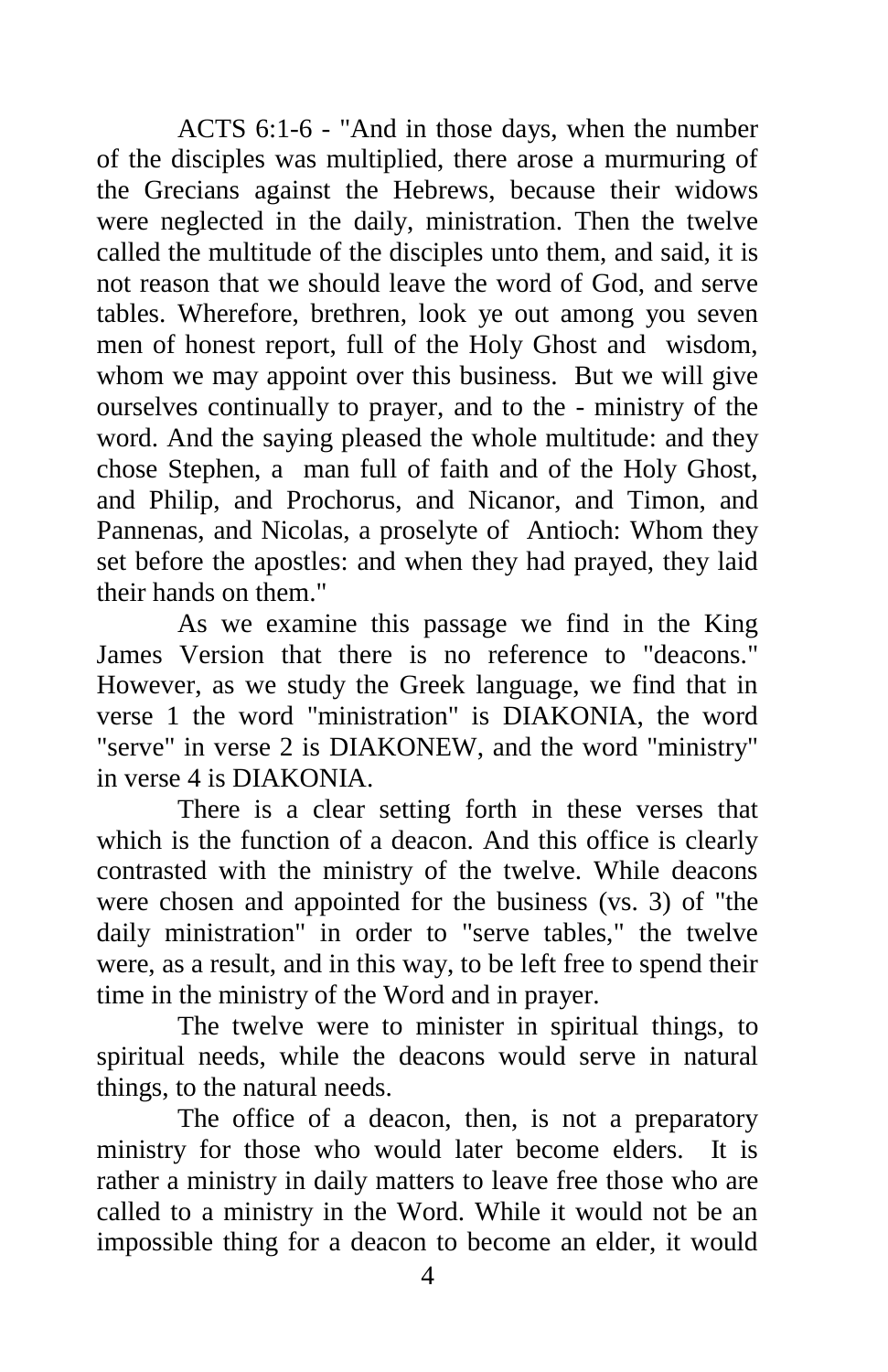be uncommon; and the elder, in order to best fulfill that ministry, would need to leave to others the ministry of serving tables.

1Tim 3:1 This *is* a true saying, If a man desire the office of a bishop, he desireth a good work. 2 A bishop then must be blameless, the husband of one wife, vigilant, sober, of good behavior, given to hospitality, apt to teach; 3 Not given to wine, no striker, not greedy of filthy lucre; but patient, not a brawler, not covetous; 4 One that ruleth well his own house, having his children in subjection with all gravity; 5 (For if a man know not how to rule his own house, how shall he take care of the church of God?) 6 Not a novice, lest being lifted up with pride he fall into the condemnation of the devil. 7 Moreover he must have a good report of them which are without; lest he fall into reproach and the snare of the devil. 8 Likewise *must* the deacons *be* grave, not double tongued, not given to much wine, not greedy of filthy lucre; 9 Holding the mystery of the faith in a pure conscience. 10 And let these also first be proved; then let them use the office of a deacon, being *found* blameless. 11 Even so *must their* wives *be* grave, not slanderers, sober, faithful in all things. 12 Let the deacons be the husbands of one wife, ruling their children and their own houses well. 13 For they that have used the office of a deacon well purchase to themselves a good degree, and great boldness in the faith which is in Christ Jesus.

We believe that Scriptures teach that bishops, elders, and pastors, are one and the same office, even while the different terms express the different qualifications and functions of that ministry. Therefore, in this Scripture, we will use the term most often used, that of elder.

The first thing we want to observe about both elders and deacons is that there are very high standards set forth as requirements for these offices—both must be examples in their walk and testimony before all men. Many of the requirements for the one office and for the other are the same. But now what we especially want to note are the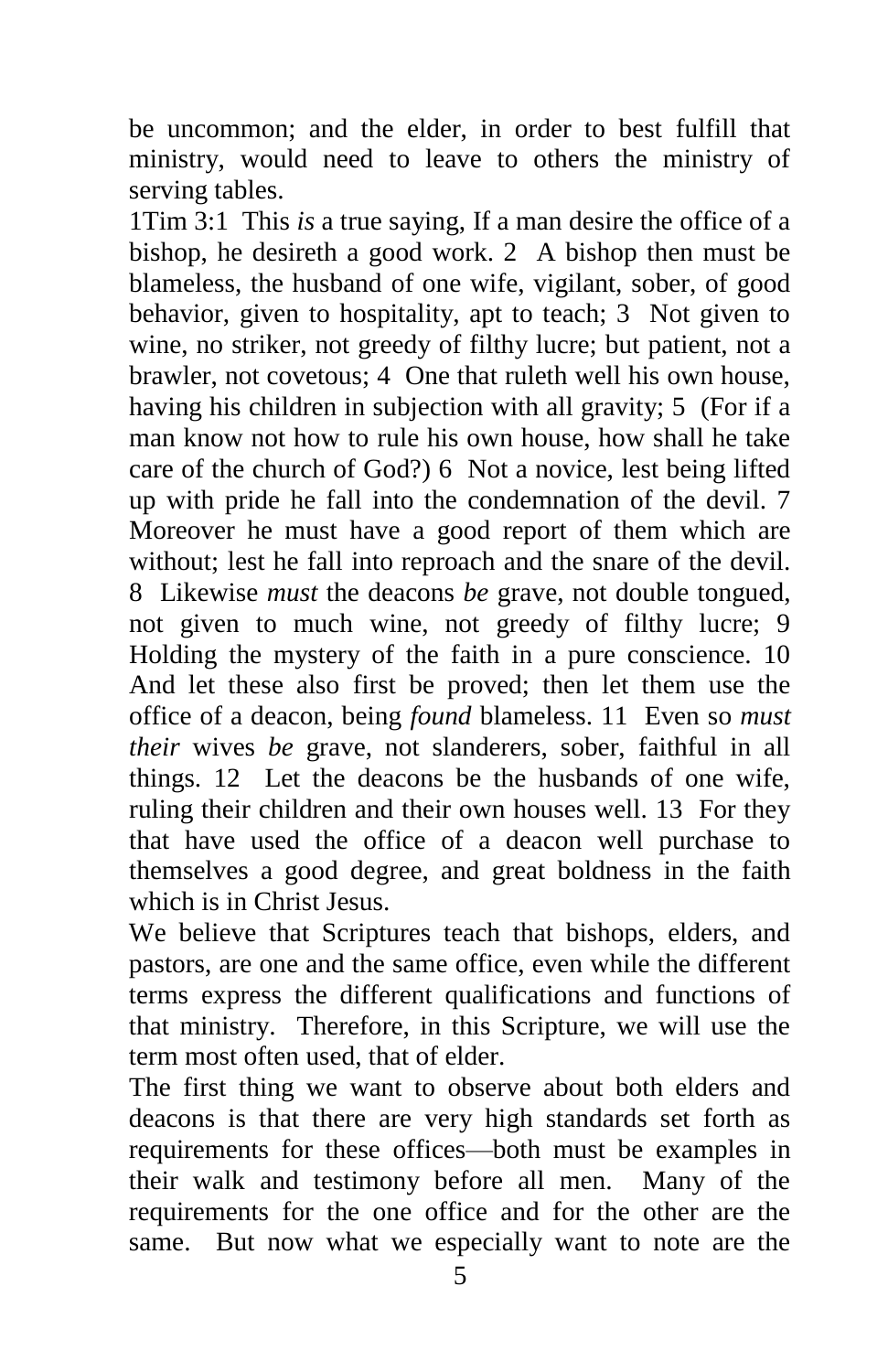differences. Verse 2 says that the elder must be "apt to teach," and verse 5 states that the elder is to "take care of" (govern) the Church of God. Thus there are clear-cut differences between elders and deacons.

ELDERS govern, watch over, feed the Church, and minister to spiritual needs, as they give forth the Word of God, and as they counsel and teach.

DEACONS are not part of the government, do not occupy themselves in teaching and preaching in the same way that elders do (although of course there are those sharing times in the services when deacons may also share), are not elders in training, but look after the daily ministration, serve tables.

Let us consider the function of a deacon as set forth in other Scriptures, and as defined within the framework of the order which God has given us.

1CORINTHIANS 12:27 Now ye are the body of Christ, and members in particular. 28 And God hath set some in the church, first apostles, secondarily prophets, thirdly teachers, after that miracles, then gifts of healings, helps, governments, diversities of tongues.

The deacon is one whom God has set in the church as a helper.

Rom 12:1 I beseech you therefore, brethren, by the mercies of God, that ye present your bodies a living sacrifice, holy, acceptable unto God, *which is* your reasonable service. 2 And be not conformed to this world: but be ye transformed by the renewing of your mind, that ye may prove what *is* that good, and acceptable, and perfect, will of God. 3 For I say, through the grace given unto me, to every man that is among you, not to think *of himself* more highly than he ought to think; but to think soberly, according as God hath dealt to every man the measure of faith. 4 For as we have many members in one body, and all members have not the same office: 5 So we, *being* many, are one body in Christ, and every one members one of another. 6 Having then gifts differing according to the grace that is given to us, whether prophecy, *let us prophesy* according to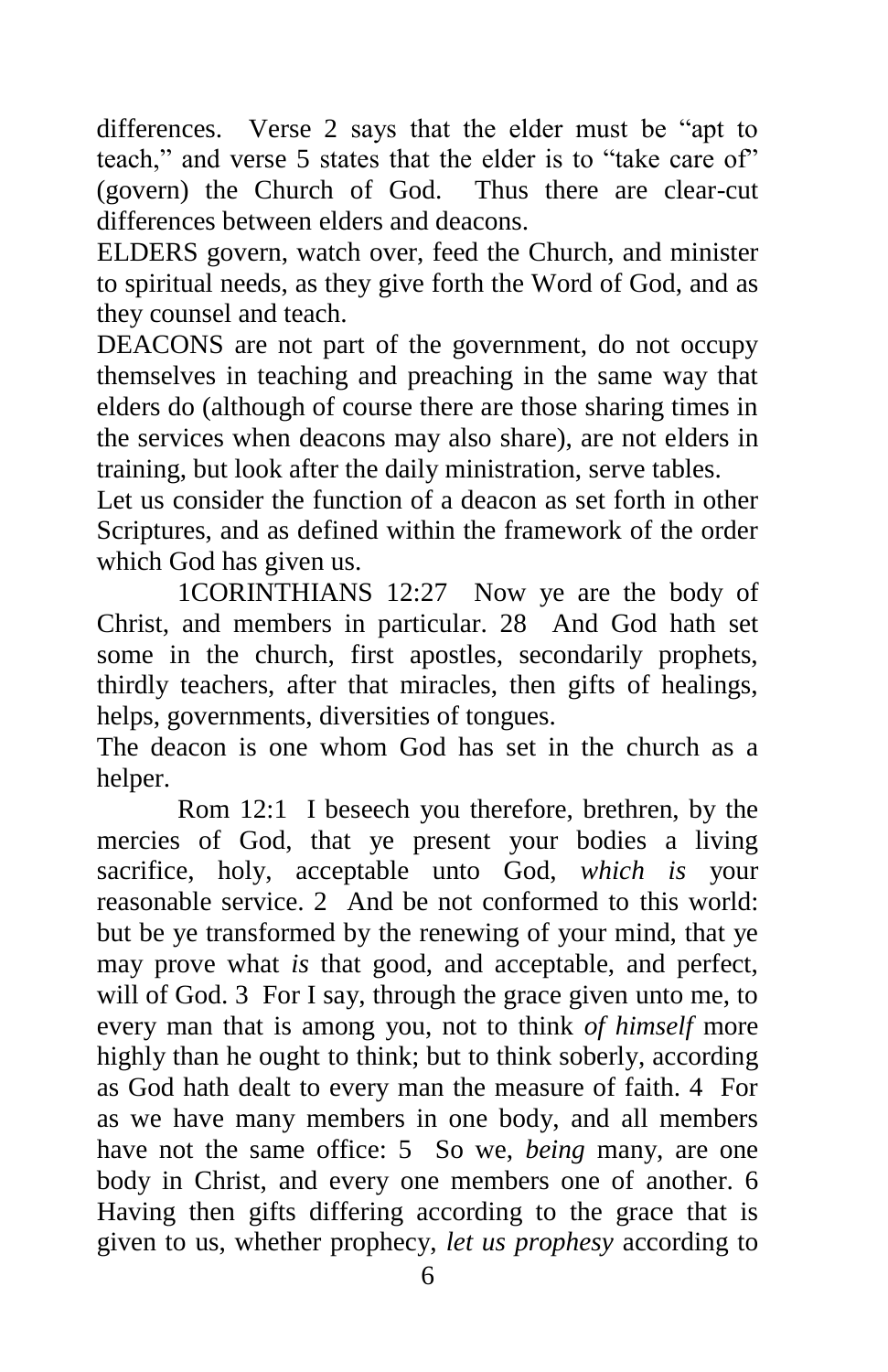the proportion of faith; 7 Or ministry, *let us wait* on *our* ministering: or he that teacheth, on teaching; 8 Or he that exhorteth, on exhortation: he that giveth, *let him do it* with simplicity; he that ruleth, with diligence; he that showeth mercy, with cheerfulness.

Paul begins this chapter that speaks of a functioning body with gifts and ministries and proper relationships one with another, by exhorting us to present our bodies a living sacrifice. Any calling, ministry, gift, function, is only an opportunity to serve, to give ourselves as living sacrifices.

Then in verse 3, every man is exhorted "not to think of himself more highly that he ought to think." As we consider our place and function in the Body of Christ, the danger is always to conclude that we have a higher place, a greater ministry than that which we have. God, in His love and grace, gives us a Word, an anointing, an understanding, and suddenly one becomes convinced that his calling and maturity are beyond that which anyone can recognize in him—even the Father ministry somehow just doesn't discern it!! But of course our concern should not be to strive for some recognition beyond that which we have attained to, but rather to find that place which God has ordained for us and to serve faithfully there.

Verse 7 says, "Or ministry (diakonia), let us wait on our ministering." One may have a ministry of giving, of showing mercy (vs8), of distributing to the necessity of the saints (vs 13). There are many special ways in which a deacon may serve.

1Pe 4:9 Use hospitality one to another without grudging. 10 As every man hath received the gift, *even so* minister the same one to another, as good stewards of the manifold grace of God. 11 If any man speak, *let him speak* as the oracles of God; if any man minister, *let him do it* as of the ability which God giveth: that God in all things may be glorified through Jesus Christ, to whom be praise and dominion forever and ever. Amen.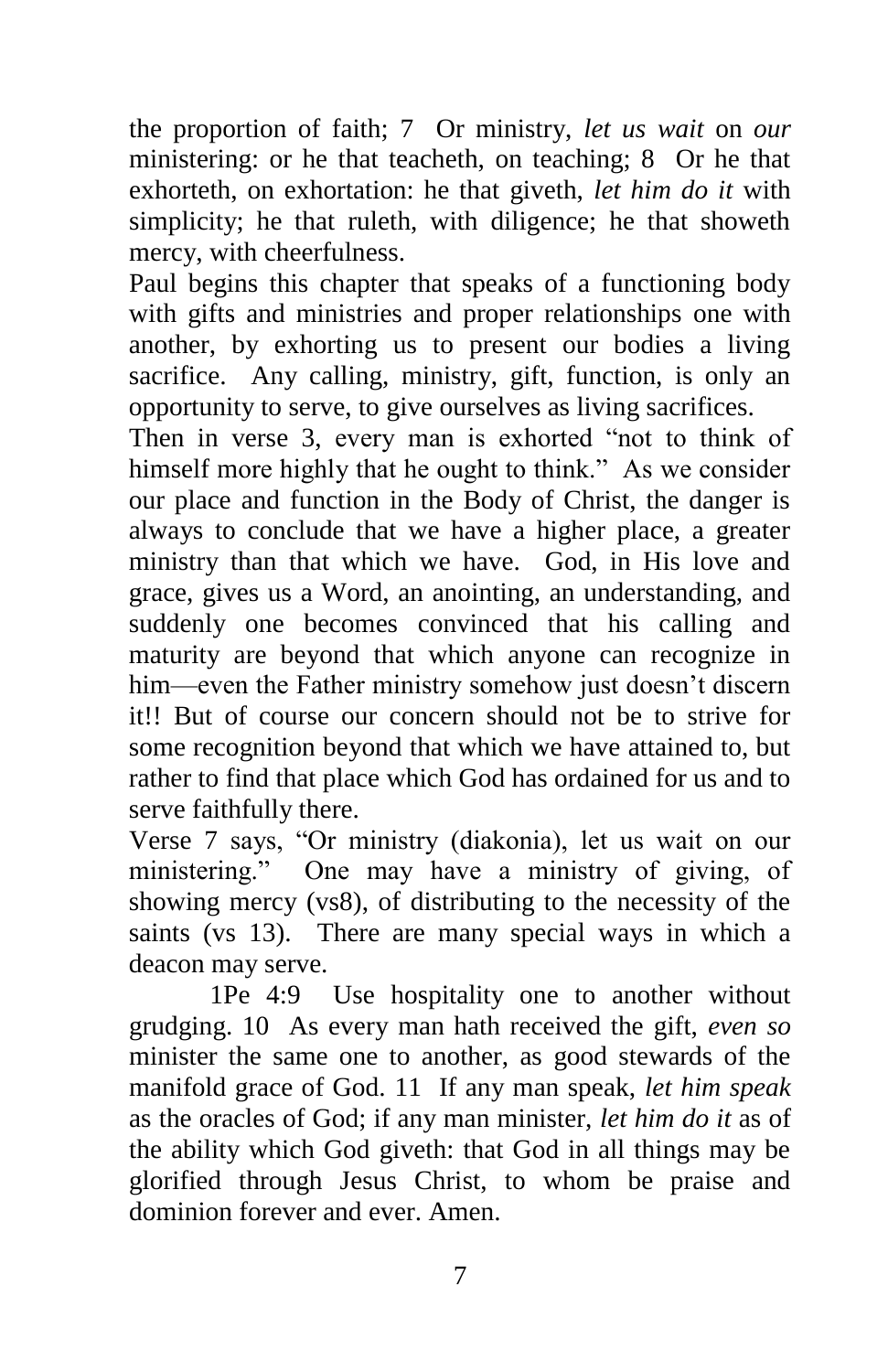There are two types of ministering spoken of here. In verse 10 there is a ministering as good stewards according to the gift received, while in verse 11, it mentions speaking as the oracles of God. Again, the contrast is that between a ministry of helps, and a ministry of the Word.

In the local assembly and on the corporate farm, deacons might function in some of these ways (although this is not to limit the office of a deacon, nor to suggest that those involved in these activities are necessarily serving as deacons): helps, distributing to the necessity of saints, ministering through literature, tapes, schools, areas of work on the farm, etc.

How are deacons chosen? In Acts 6 the twelve instructed the others to look out among themselves and to choose qualified men (1Tim 3 says those who first are proved), who then were appointed, (the word in the original is the same as when Titus ordained elders), ordained by the apostolic ministry with the laying on of hands.

The order which we have felt to establish, then, is that the brethren (especially through local elders) recognize and choose those who have proven themselves as called and qualified. Then the apostolic ministry (and we feel it would be greater wisdom whenever possible that there be more than one Father ministry present to witness to and ordain deacons) by the laying on of hands will set in those who are chosen.

Since in Christ there is neither male nor female, just as women can be elders, they can also be deaconesses. In Romans 16:1-2, in the Spanish language, it speaks of Phebe as a deaconess, who has been a helper to many.

Of the seven deacons appointed in Acts 6, five are never mentioned again. But two, Stephen and Philip, are afterwards found evangelizing, God confirming their Word with signs following. This would indicate that while all deacons are not called to be evangelists, yet there is a twofold witness that a deacon may minister as an evangelist.

Now we would like to make some concluding remarks about the office of a deacon. The matters of separate deacons